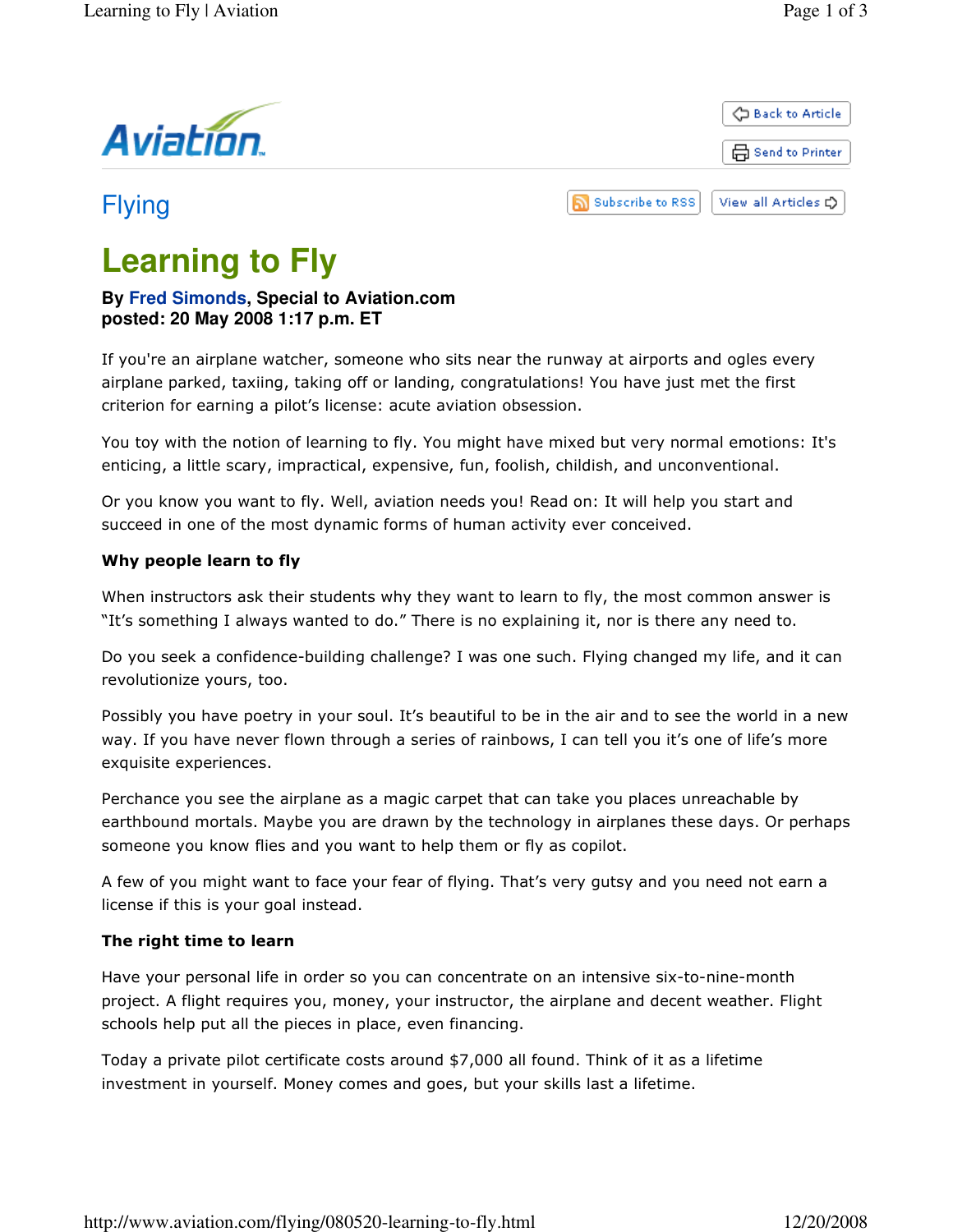#### Start without spending a lot of money

First, find a convenient airport. There are more than 5,000 general aviation airports in the continental U.S., and many have flight schools. Talk with every flight school in range. It does not matter whether the airport has a control tower or not.

Start inexpensively by taking an instructor-led ground school class at a school you like. It costs only a few hundred dollars and gives you a chance to see if you enjoy it and can handle the material. Take the class at an airport so you can be around aviation people and airplanes. If you like it, the training counts toward your written test. If you don't, you're out without having spent a lot of money.

Take a for-real introductory lesson with an instructor. This will put you in the left seat. Pay for a full hour at any school that appeals to you. Assess your comfort level with all of it.

Find a mentor. A mentor is a pilot (not necessarily an instructor) who can answer questions as to how best to accomplish your training, and who can provide moral support. Mentors are volunteers and if you have one the odds of you earning your license triple. A pilot you know can be your mentor, or a flight school may be able to hook you up with one. Also, consult the Aircraft Owners and Pilots Association's Web page.

#### Deciding if flying is for you

If you are meticulous, detail-oriented and conscientious, and dislike even small errors, that's a sign of the "right stuff." If you are in a technical profession or have technical training, the discipline you have gained will be helpful.

Physically, people with good eye-hand coordination, such as expert drivers and people with lots of video game experience, do well. You must not have any medically disqualifying conditions such as diabetes or a mental illness.

Being a perfectionist helps. Good pilots work toward perfection on every flight. They do not excuse anything less. Being a pilot commits you to a lifetime of learning. If this sounds like you, that's great.

In contrast, some people are annoyed by details. "The devil is in the details," the saying goes, and nowhere is this more true than in aviation. Similarly, some dislike exacting rituals such as preparing for a flight, including weather checking, flight planning, aircraft preflight inspection and checklists. If you just want to "kick the tires and light the fires," aviation is not for you.

Problems with authority are a red flag. The FAA is the 800-pound gorilla of aviation. Regulations exist for everyone's safety. Pilots thrive in the regulatory cocoon, and take pride in doing things safely and legally. If you find rules oppressive, don't take up flying.

Lastly, honesty and integrity are greatly valued. Ego is another red flag and gets people hurt, or worse.

- Image Gallery: Air Races
- Video: Pioneering Pilots
- Flying with a Car Service